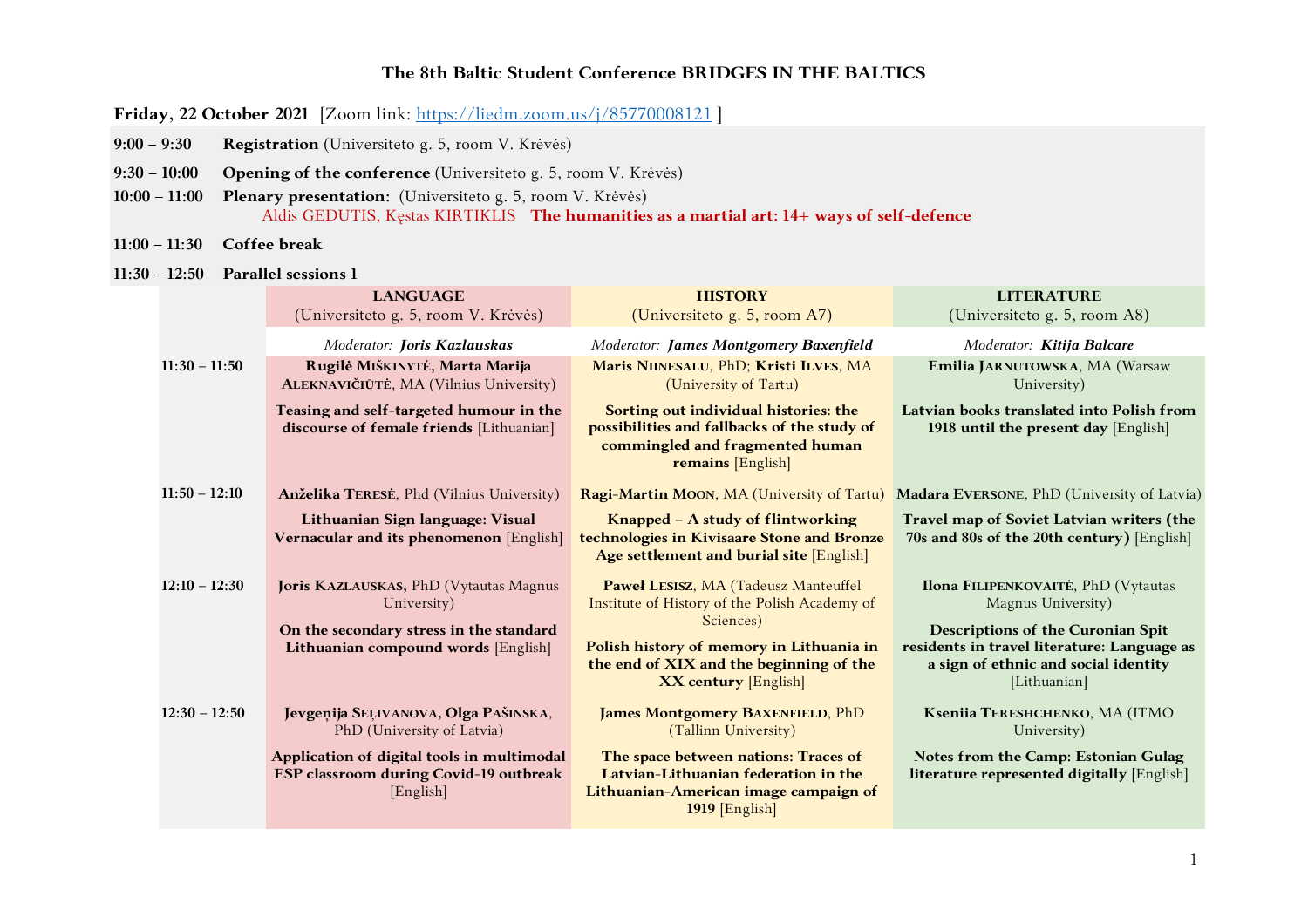## **13:00 – 14:30 Lunch break**

#### **14:30 – 15:50 Parallel sessions 2**

|                 | <b>LANGUAGE</b><br>(Universiteto g. 5, room V. Krėvės)                                                                                         | <b>HISTORY</b><br>(Universiteto g. 5, room A7)                                                                                                                                                                                      | <b>LITERATURE / CULTURE</b><br>(Universiteto g. 5, room A8)                                                                                       |
|-----------------|------------------------------------------------------------------------------------------------------------------------------------------------|-------------------------------------------------------------------------------------------------------------------------------------------------------------------------------------------------------------------------------------|---------------------------------------------------------------------------------------------------------------------------------------------------|
|                 | Moderator: Elvīra Kalniņa                                                                                                                      | Moderator: Péter Bedők                                                                                                                                                                                                              | Moderator: Saulė Kubiliūtė                                                                                                                        |
| $14:30 - 14:50$ | Patrick O'ROURKE, PhD (University of<br>Tartu)<br>The Livonian substrate in Latvia and<br>Estonia [English]                                    | Liisa LAIL, PhD (University of Tartu)<br>From work therapy to aminazine:<br>introduction of antipsychiotics in Estonia<br>and its results to society [English]                                                                      | Martin NÕMM, PhD (University of Tartu)<br>The condition of exile in North American<br>Baltic drama [English]                                      |
| $14:50 - 15:10$ | Elvīra KALNIŅA, BA (UL Livonian Institute;<br>University of Tartu)<br>Livonian phraseology in "Ūž Testament"<br>1942 edition [English]         | Heidi RIFK, PhD (Tallinn University)<br><b>Baltic Germans: an out-dying minority?</b><br>German population's demographic trends in<br>interwar Estonia [English]                                                                    | Kitija BALCARE, MA (University of Latvia)<br>Eco-narratives in theatre premieres in<br>Latvia in pandemic year 2020 [English]                     |
| $15:10 - 15:30$ | Michał WIECZOREK, MA (University of<br>Warsaw)<br>The mark of faith in Baltic mythical<br>beings kaukai on Lithuanian language<br>[Lithuanian] | Márk SIMA, PhD (Pedagogical University of<br>Kraków)<br>Parallels between Lithuanian-Polish and<br><b>Slovak-Hungarian relations [English]</b>                                                                                      | Saulė KUBILIŪTĖ, MA (Vilnius University)<br>The national identity of the Baltics in<br>centenary films [Lithuanian]                               |
| $15:30 - 15:50$ | Elīna BONE, PhD (Tallinn University)<br>Three Estonian-Latvian bilinguals: same<br>languages, different repertoires [English]                  | Péter BEDŐK, PhD (Péter Pázmány Catholic<br>University)<br>The Archbishopric of Vilnius during the<br>transition period (1990–1991), with special<br>regard to the Lithuanian-Polish religious<br>and ethnic relations [Lithuanian] | Katarzyna PASTERNAK, PhD (Kraków,<br>Poland)<br>The Vilnius Region and Lithuanians in<br>view of the Polish TV series Boża<br>Podszewka [English] |

**16:00 – 16:30 Coffee break**

**16:30 – 17:30 Plenary presentation:** (Universiteto g. 5, room V. Krėvės) Kārlis VĒRDIŅŠ **Canonization** *post factum***: Baltic fiction in Central European Classics series**

**18:00 – 20:30 Reception**

**19:00 – 20:30 Social event "The mind-blowing Baltic game"!** All the participants are very welcome (participating both physically and virtually)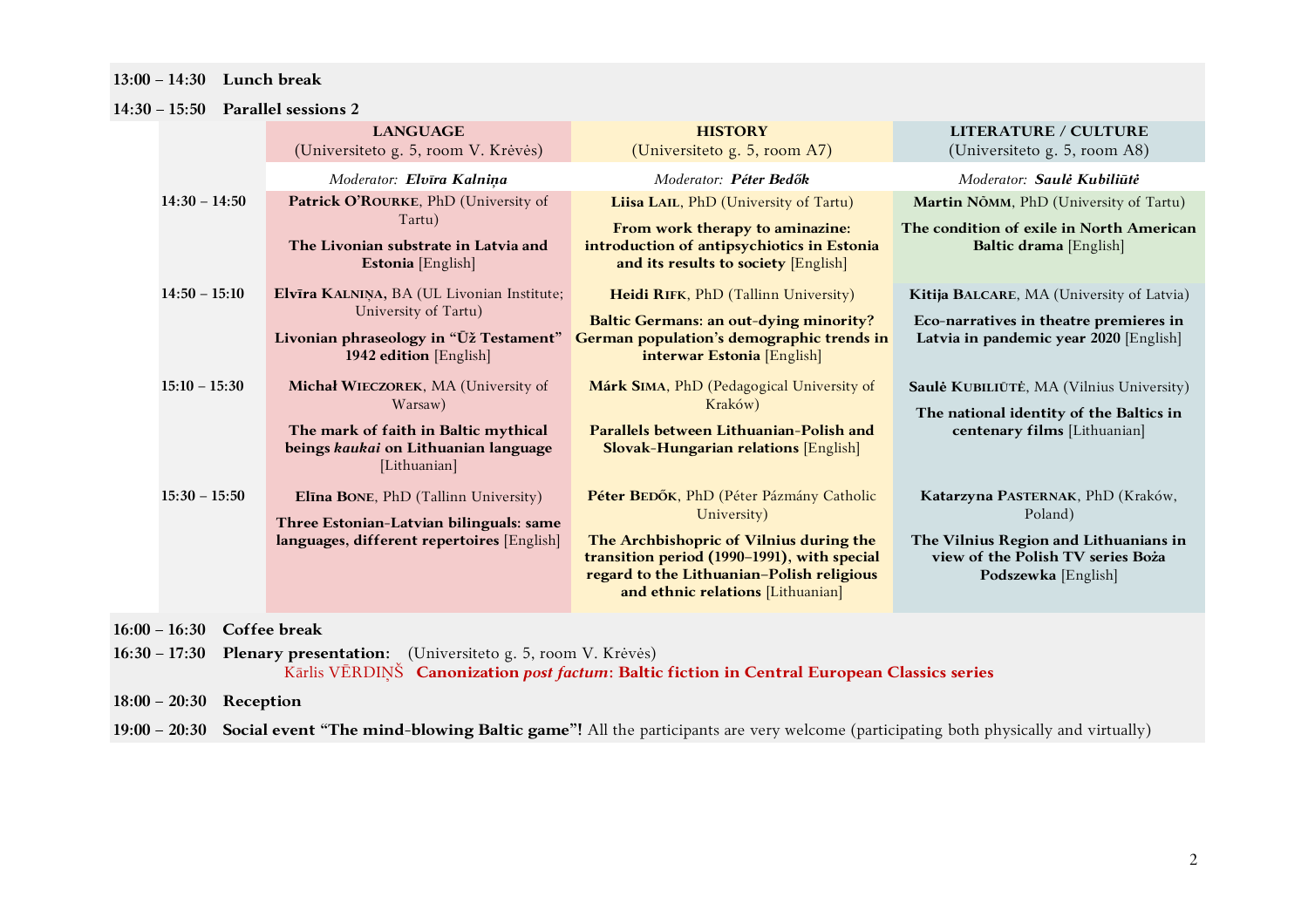# **Saturday, 23 October 2021** [Zoom link: https://liedm.zoom.us/j/85770008121 ]

**9:15 – 9:30 Registration** (Universiteto g. 5, room V. Krėvės)

#### **9:30 – 10:50 Parallel sessions 3**

|                 | <b>LANGUAGE</b><br>(Universiteto g. 5, room V. Krėvės)                                                                                  | <b>HISTORY</b><br>(Universiteto g. 5, room A7)                                                                                                                                                          | <b>CULTURE</b><br>(Universiteto g. 5, room A8)                                                                                                                                        |
|-----------------|-----------------------------------------------------------------------------------------------------------------------------------------|---------------------------------------------------------------------------------------------------------------------------------------------------------------------------------------------------------|---------------------------------------------------------------------------------------------------------------------------------------------------------------------------------------|
|                 | Moderator: Inga Kapeniece                                                                                                               | Moderator: Luka Lesauskaitė                                                                                                                                                                             | Moderator: Momoka Kushida                                                                                                                                                             |
| $9:30 - 09:50$  | Lina KALNAITYTĖ, BA (Vilnius University)<br>The results of Verbal fluency task of<br>emigrants in Switzerland [Lithuanian]              | Rasa ZOZAITĖ, PhD (Vytautas Magnus<br>university)<br>Not so secret: new findings about The Act of<br>16 February in the press [English]                                                                 | Herman TAMMINEN, PhD (University of<br>Tartu)<br>How do you think it's different - notes on<br>modal semiotics and types of thinking<br>[English]                                     |
| $09:50 - 10:10$ | <b>Inga KAPENIECE, MA (University of Latvia)</b><br>Lithuanisms in poetry of Rainis [English]                                           | Darius INDRIŠIONIS, PhD (Vilnius University)<br>"The new smuggling" in Soviet Lithuania<br>$1945 - 1953$ [English]                                                                                      | Vivien MERÉNYI, BA (Loránd Eötvös<br>University)<br>Jāņi - the Latvian summer solstice [English]                                                                                      |
| $10:10 - 10:30$ | Gabrielė APUTYTĖ, BA (Vilnius University)<br>Reportive constructions in Lithuanian<br>and Latvian: a corpus-based study<br>[Lithuanian] | <b>Jindřich ČELADÍN, PhD (Charles University)</b><br><b>Responses of the Prague Spring in the</b><br><b>Lithuanian Soviet Socialist Republic</b><br>[Lithuanian]                                        | Momoka KUSHIDA, MA (University of<br>Bayreuth)<br>Japanese society analysis by comparing<br>choral culture between Japan and<br>the Baltic States [English]                           |
| $10:30 - 10:50$ | Samanta KIETYTĖ, PhD (Vilnius University)<br>The polisemy of Lithuanian prefix is-<br>[English]                                         | Luka LESAUSKAITĖ, PhD (The General Jonas<br>Žemaitis Military Academy of Lithuania)<br>Historical breakthrough moments in<br>socio-political development of society in<br>Lithuania 1990-2020 [English] | Rūta LATINYTĖ, PhD (Institute of Lithuanian<br>Literature and Folklore)<br>Emigration of closest family members and<br>recreated interpersonal relations via gift<br>giving [English] |

**11:00 – 11:30 Coffee break**

**11:30 – 12:30 Plenary presentation:** (Universiteto g. 5, room V. Krėvės) Kerttu ROZENVALDE **The state of Latvia – preserver and developer of Latvian as language of higher education?**

**12:30 – 14:00 Lunch break**